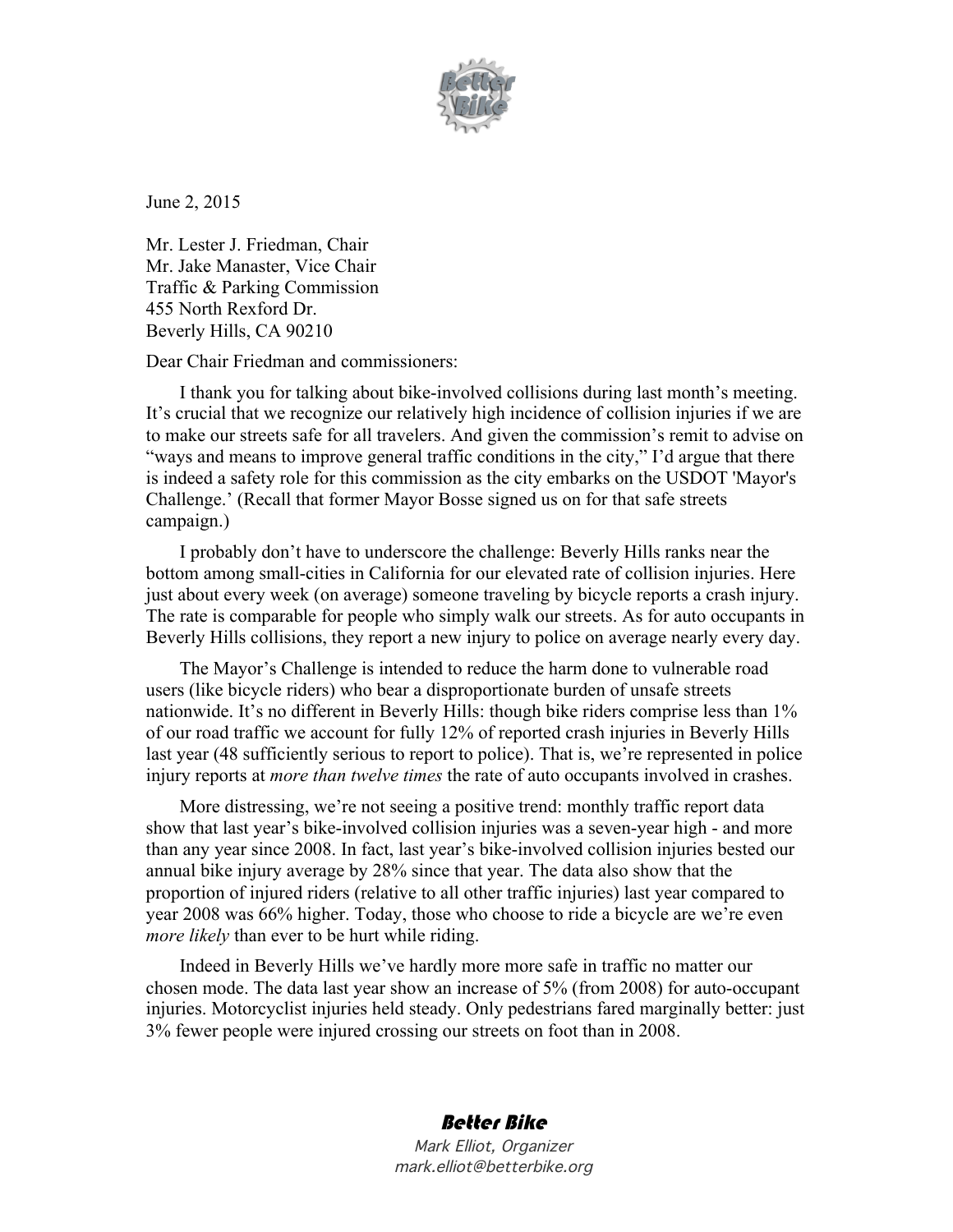June 2, 2015 To: Traffic & Parking Commission Re: Collision injuries & citation trends

Our record on bicycle safety is particularly concerning now that our city is moving ahead on bicycle sharing. Bike availability is likely to encourage more people to take to the saddle (including tourists). Aren't we putting them at risk? We could mitigate the harm by enforcing our traffic laws, but even with stepped up efforts lately we're hardly meeting the challenge.

Just consider how steeply traffic law enforcement has declined over time. Between 2009 (the year outgoing City Manager Jeff Kolin gained appointment) and last year, signed traffic citations decreased by 50%. So did the rate of issued speed violation citations. Signal violations suffered a whopping 80% decrease over that time. Under Mr. Kolin's management, it appears, our traffic division was simply eviscerated. Hasn't diminished enforcement *put us all at greater risk* of injury?

Enforcement aside, other more tangible factors are at play. Our streets are not wellmaintained: crosswalks are badly faded and our most dangerous intersections go for decades without significant improvement. But are our streets are hardly engineered for safety in the first place; unlike other cities we have deployed few mode-separated traffic controls (like bicycle lanes) and painted few shared-lane markings (aka: 'sharrows').

We should use those controls and also stripe dangerous intersections (like Wilshire-NSMB) with broken guide lines to direct riders (and drivers) safely through them. We should specify construction mitigation measures that take into account alternativetransportation road users. That can include at a minimum signs that apprize riders (and drivers) that those on a bicycle are entitled to use the full lane under the law. That's particularly important where travel corridors are narrowed (like near the Hilton project, and where there is no such mitigation today).

At this upcoming meeting you will discuss North Santa Monica Boulevard mitigation measures. Please suggest to the transportation division (and our consultants) that safe passage for bicycle riders is a priority. Both City of Los Angeles and City of Santa Monica already deploy rider-friendly mitigation (like signage and sharrows) in construction areas. Can't Beverly Hills use these devices too?

And where transportation policy is concerned, this commission needs to do more. As mentioned at the last meeting, commissioners could breathe new life into the moribund bicycle ad hoc committee. Please direct the two commissioners sitting on it to prepare to undertake the long-delayed updated to our 1977 bicycle plan (which I believe is still in effect though it is only an appendix).

As for pedestrian safety, improvements like curb extensions and pedestrian 'refuges' make crossing safer for all of us. So why don't we deploy these devices more frequently? Outside of the business triangle, for example, few commercial districts have them. In fact, federal and state DOTs recommend deploying such 'complete streets' measures, yet they – and the principles behind them - find no place in our transportation

## Better Bike

Mark Elliot, Organizer mark.elliot@betterbike.org